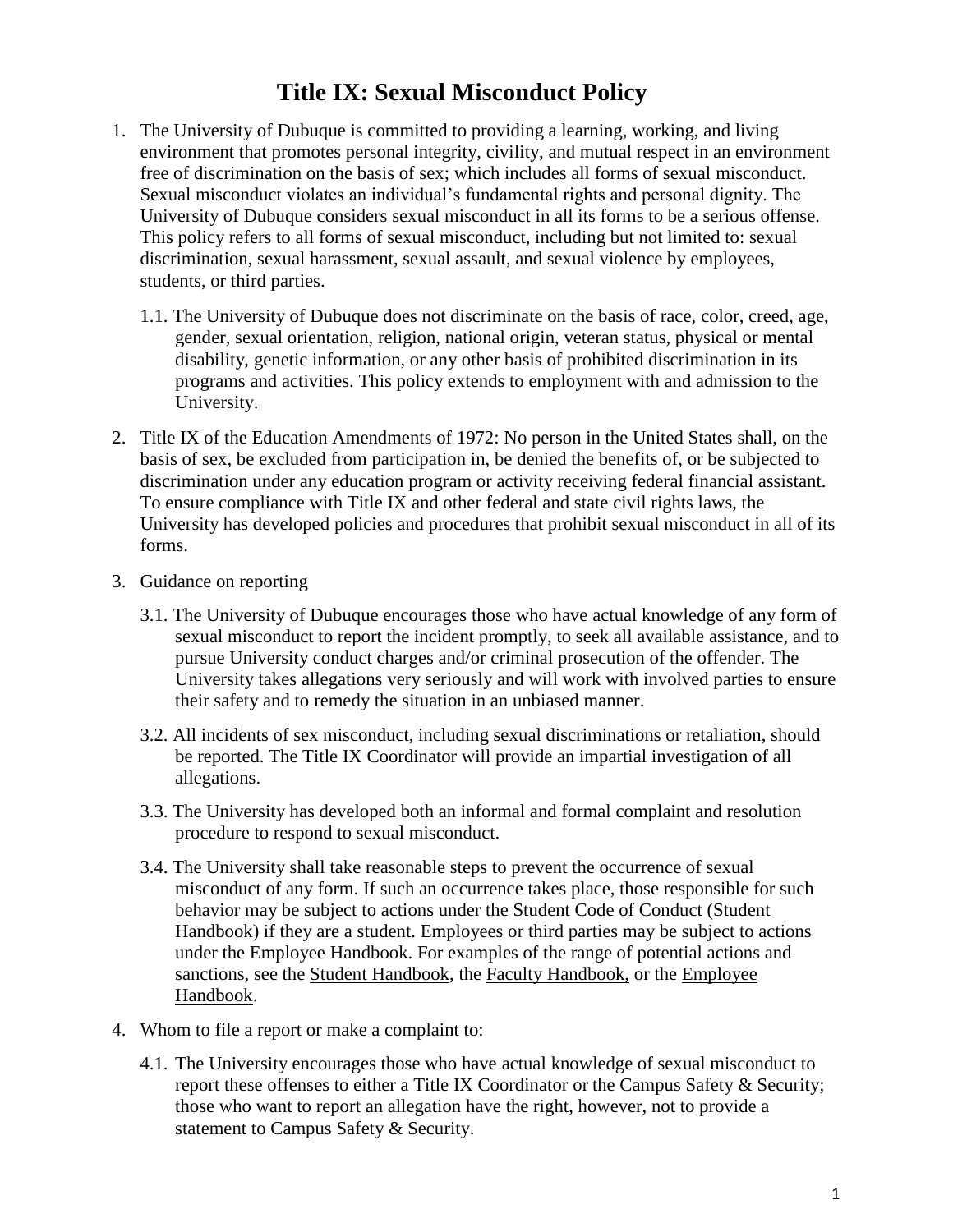- 4.2. Campus Safety & Security (563.589.3333) Persons who wish to make a report may contact Campus Security Phone: 563.589.3333 Office: 112 Smith Hall Address: 2000 University Avenue, Dubuque, IA 52001
- 4.3. Title IX Coordinator(s)

Persons who wish to report any form of sexual misconduct may contact the University's Title IX Coordinator(s). The Title IX Coordinator(s) can assist with all aspects of the reporting procedure. Employees of the University can also make an initial report to their immediate supervisor who must report it to the Director of Human Resources.

4.4. Employees who believe they have either witnessed or been subjected to unlawful sexual misconduct should notify one of the following: The Director of Human Resources or the Dean of Student Formation if a student is involved.

The following person(s) have been designated to handle reports regarding the nondiscrimination policies:

- 4.4.1. Director of Human Resources/Title IX Coordinator (Julie MacTaggart, 563.589.3619) Address: 2000 University Avenue, Dubuque, IA 52001 Office Location: 336 Charles & Romona Meyer Center (MTAC) Phone: 563.589.3619 Email: [JMacTaggart@dbq.edu](mailto:JMacTaggart@dbq.edu)
- 4.4.2. Dean of Student Formation/Deputy Title IX Coordinator (Michael Durnin, 563.589.3270) Address: 2000 University Avenue, Dubuque, Iowa 52001 Office Location: 201 Peters Commons Phone: 563.589.3270 Email: [MDurnin@dbq.edu](mailto:MDurnin@dbq.edu)
- 4.4.3. Dean of Student Engagement/Deputy Title IX Coordinator (Nelson Edmonds, 563.589.3867) Address: 2000 University Avenue, Dubuque, Iowa 52001 Office Location: #306F Heritage Center Phone: 563.589.3867 Email: [NEdmonds@dbq.edu](mailto:NEdmonds@dbq.edu)
- 4.4.4 Director of Student Guidelines/Deputy Title IX Coordinator (Brigette Kyei Nimakoh, 563.589.3519) Address: 2000 University Avenue, Dubuque, Iowa 52001 Office Location: 205 Peters Commons Phone: 563.589.3519 Email: [Bkyeinimakoh@dbq.edu](mailto:Bkyeinimakoh@dbq.edu)
- 4.4.5. Additionally, anonymous reports can be made by the parties involved and/or third parties using the online reporting system posted at [www.dbq.edu/AboutUD/AnonymousHotline8332900001/,](http://www.dbq.edu/AboutUD/AnonymousHotline8332900001/) or the reporting hotline at 833.290.0001. Note that these anonymous reports may prompt a need for the institution to investigate.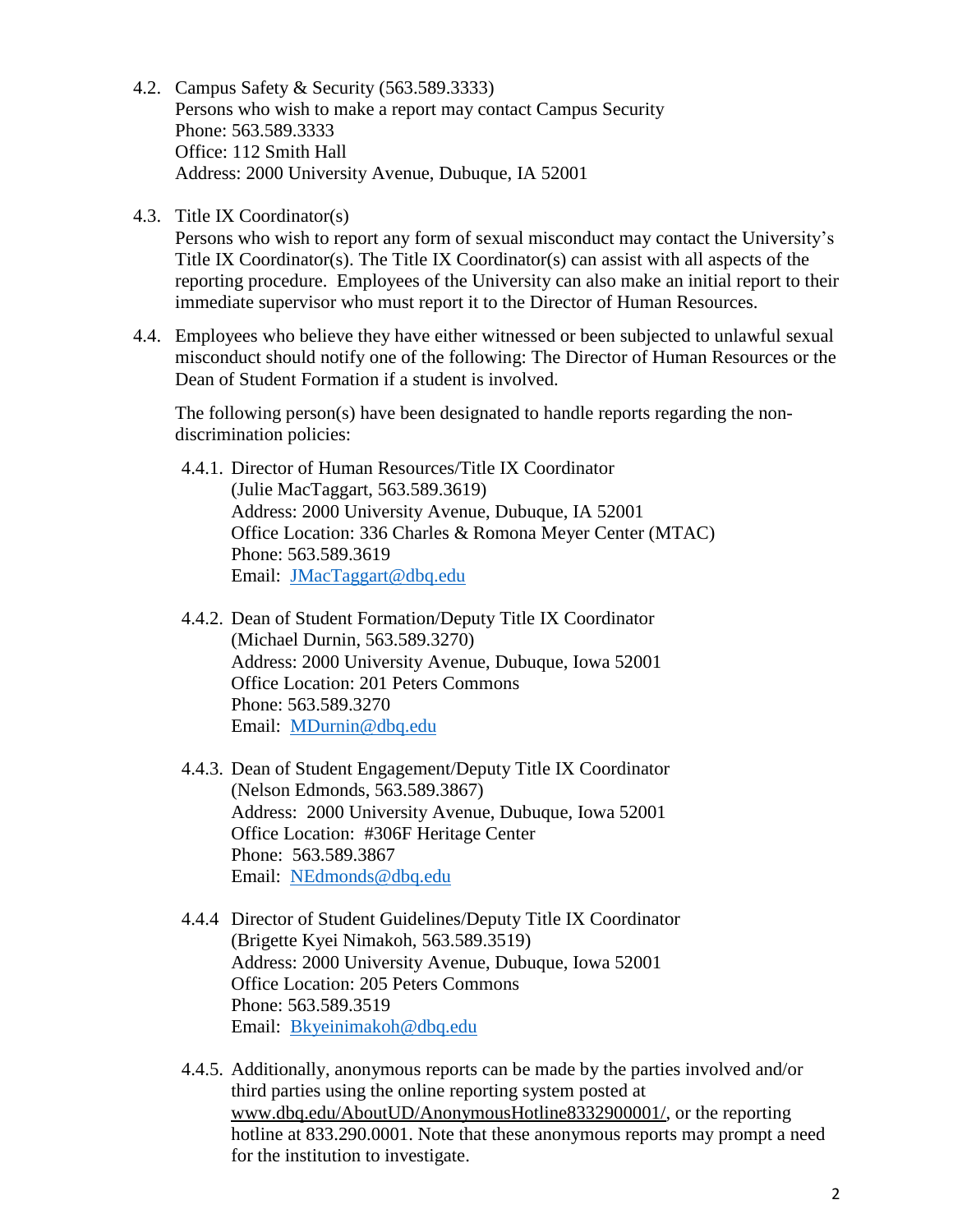4.4.6. Individuals experiencing harassment or discrimination also always have the right to file a formal grievance with government authorities:

Chicago Office Office for Civil Rights (OCR) U.S. Department of Education John C. Kluczynski Federal Building 230 S. Dearborn Street, 37<sup>th</sup> Floor Chicago, IL 60604 Telephone: 312.730.1560 Fax: 312.730.1576; TDD: 800-877-8339 Email: [OCR.Chicago@ed.gov](mailto:OCR.Chicago@ed.gov)

- 4.4.7. In the event that an incident involves alleged misconduct by the Title IX Coordinator, reports should be made directly to the James Steiner, Vice President of Finance and Auxiliary Services at [JSteiner@dbq.edu](mailto:JSteiner@dbq.edu) or 563.589.3210.
- 5. Guidance on Self Care
	- 5.1. It is essential that the involved parties first ensure their safety. The following are resources to contact for assistance and support:
		- University of Dubuque's Title IX Coordinator (See above)
		- University of Dubuque's 24/7 Counseling 563.589.3911
		- Riverview Center's toll free Crisis Line (available  $24/7$ ) 888.557.0310
		- University of Dubuque's Student Life Incident Reporting System (Maxient) at [https://cm.maxient.com/reportingform.php?UnivofDubuque&layout\\_id=1](https://cm.maxient.com/reportingform.php?UnivofDubuque&layout_id=1)
		- Campus Safety & Security and the Title IX Coordinator can provide immediate referral information, access to the University counselor on-call, and/or investigation assistance. If the incident occurred outside of the City of Dubuque, nationally or internationally, Dubuque Law Enforcement and/or University personnel can assist you in contacting appropriate resources for reporting purposes and support.
		- City of Dubuque Police Department 911
		- University of Dubuque's Campus Safety & Security 563.589.3333
		- Dubuque Hospital Emergency Rooms
			- o UnityPoint Health Finley Hospital 563.582.1881 350 North Grandview Ave, Dubuque, IA 52001
			- o Mercy Medical Center 563.589.9666 250 Mercy Drive, Dubuque, IA 52001
	- 5.2. When necessary, seek immediate medical attention at an area hospital. All medical treatment following a reported sexual assault is **free.** Sexual assault medical care is paid for by the Iowa Crime Victim Assistance Division. Medical care following a sexual assault may include the following services: sexual assault examination kit, pregnancy prevention, STD treatment, antibiotics, and any further necessary treatment of injuries.
	- 5.3. The following preservation procedures will help preserve evidence in the event that a sexual assault occurred and a survivor chooses to move forward with a sexual assault examination kit. The decision to press charges does not have to be made at this time. However, following these procedures will help preserve this option for the future. First and most importantly, ensure that your safety and basic needs are met. Preservation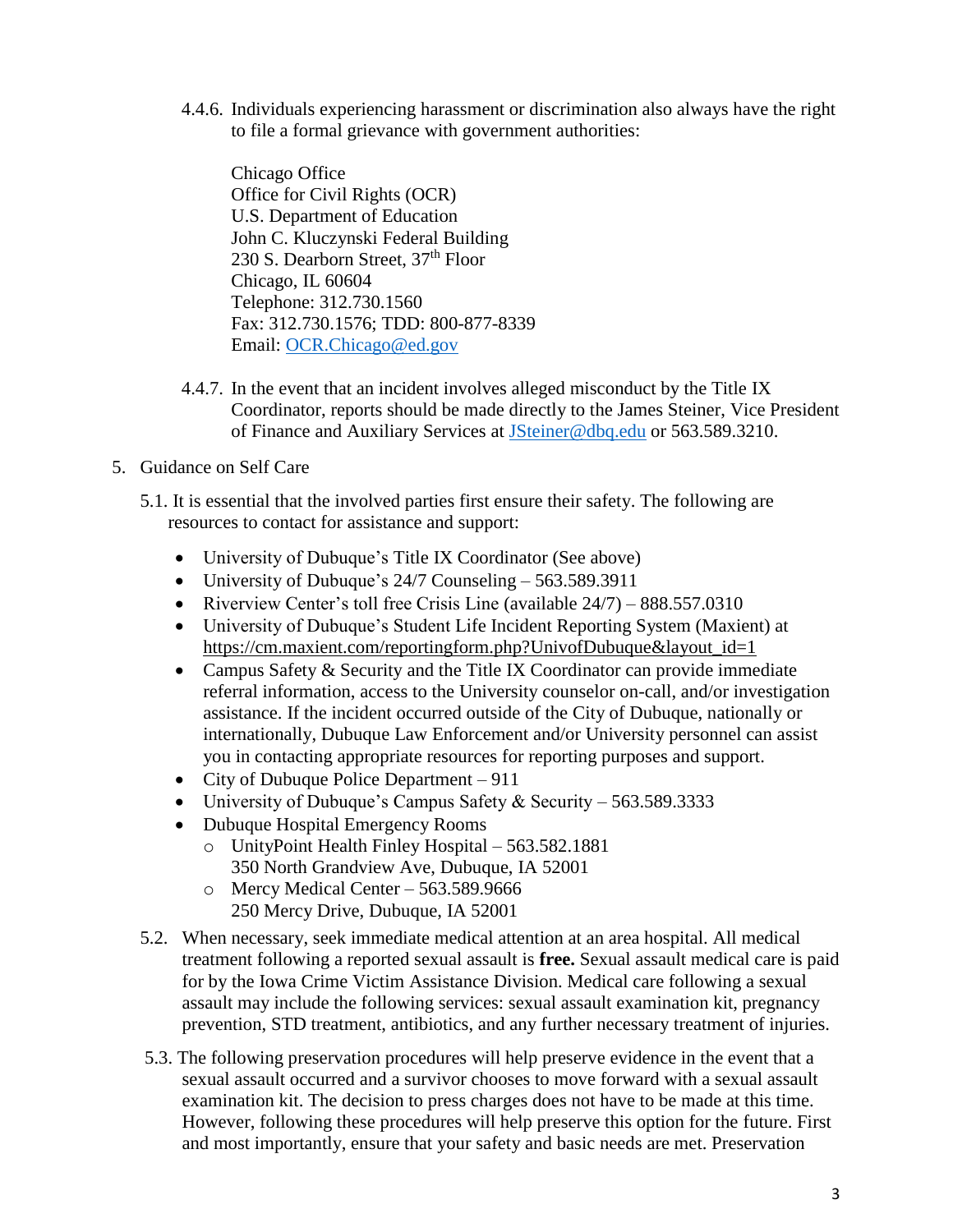procedures include avoiding bathing, urinating, douching, brushing teeth, or drinking liquids. If possible, clothes should not be changed but if they are bringing all the original clothing to the hospital in a bag. Any other evidentiary materials that may be useful for an investigative process may also be collected.

- 5.4. A Riverview Center advocate will offer support at the hospital and law enforcement centers to provide free and confidential options for legal, medical, and personal advocacy. Advocates will ensure that survivor's rights are protected. Advocates are available for emergency assistance 24/7.
- 5.5. Involved parties may choose whether or not to speak with the police at the hospital to make a formal report. The reporting party may choose to make a report for evidentiary purposes but not go forth with an investigation at that time. The option to investigate could remain for up to 15 years after the reporting party attains eighteen years of age or older following an incident or three years from the date the offender is identified through DNA. Additional information can be found in Iowa Code 802.2 Statute of Limitations; Iowa Code 709.2-709.4 Citations for Crime.
- 5.6. Involved parties may choose to see a private physician. Private physicians are not required to notify the police, however, they are required to notify police if a sexual assault examination kit is performed for purposes of maintaining evidentiary chain of custody.
- 6. Support Services
	- 6.1. There are various supportive measures available for those who have experienced sex misconduct and/or harassment. These support sources include but are not limited to:
		- Title IX Coordinators serve as the central reference persons for information about reporting and the investigative procedure, as well as references for counseling options.
		- University's 24/7 Counseling (563.589.3911) is available for students who have experienced any form of sexual misconduct may receive free and confidential counseling.
		- Riverview Center (1.888.557.0310) is available 24/7 for free and confidential crisis intervention, counseling, and advocacy.
		- University of Dubuque employees may contact the Human Resources office or reference the Employee Handbook for information regarding counseling options.
		- Reassignments: When the involved parties participate in the same courses, reside in the same University residence or in proximity to one another, or participate in the same activities (i.e., sports teams) involved parties may request that a fair and immediate way to reassign and/or move one of the persons be decided upon by the Dean of Student Formation or an investigative designee.
		- The Dean of Student Formation will consult with the appropriate academic dean in making a determination regarding an alternative classroom assignment(s) for the involved parties who have experienced a sexual misconduct and with the Director of Housing in making a determination regarding an alternative housing assignment.
			- If involved parties are also student employees that work in the same department or area, alternative work assignments may be made by the appropriate administrator upon request by the student employee filing the allegation.

Additional resources can be found at: [StudentHealthCenter@dbq.edu](mailto:StudentHealthCenter@dbq.edu)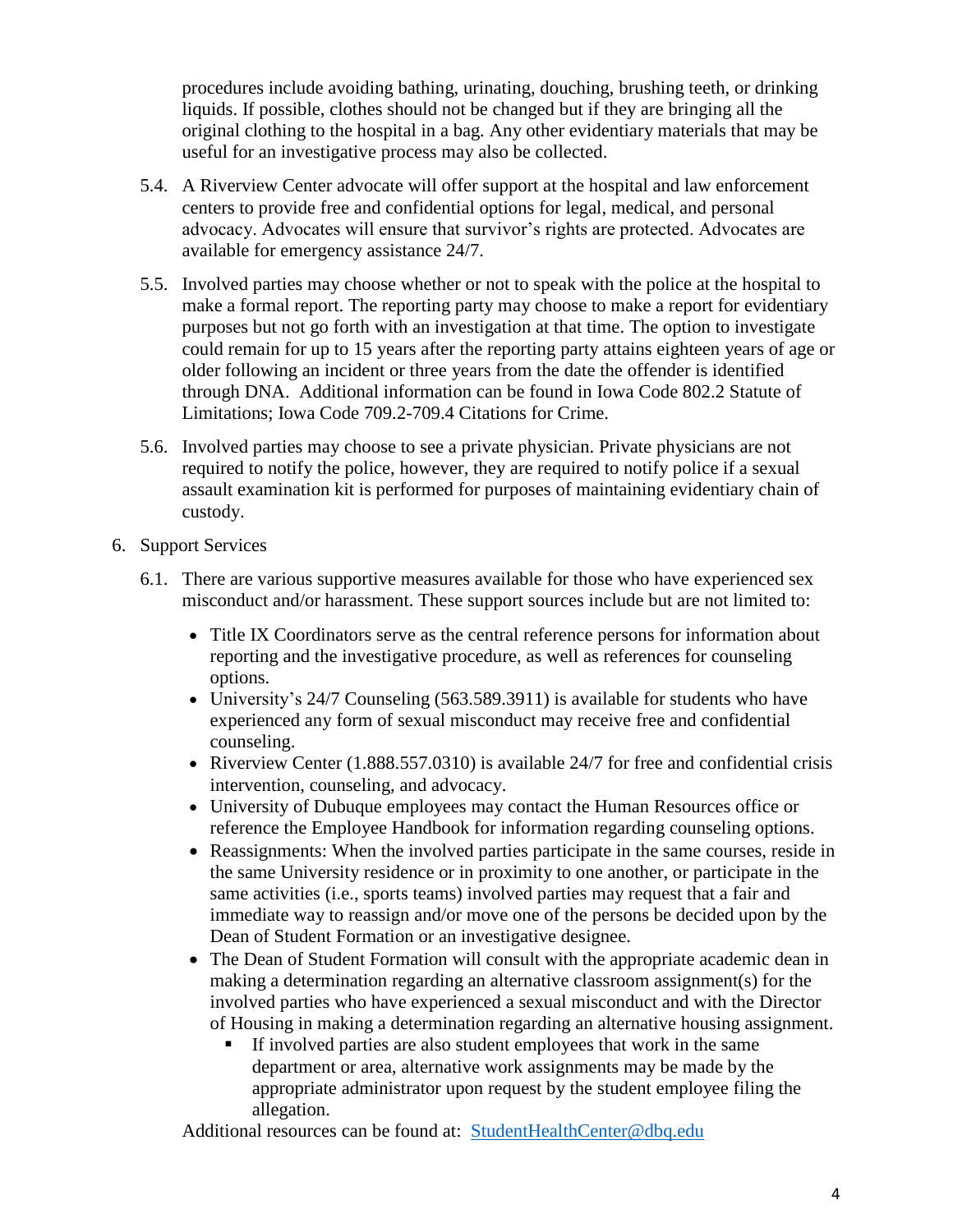- 7. Informal Procedure
	- 7. 1. Informal resolution procedures are optional and may be used when the University determines that it is appropriate. Informal procedures are never applied in cases involving violence or non-consensual sexual intercourse. Some allegations of sexual misconduct can be resolved through informal mediation between the parties as long both parties give voluntary, informed, written consent to attempt informal resolution.
	- 7. 2. Once a report of sexual misconduct has been made and if agreed upon by both parties, informal resolution procedures will be pursued by a Title IX Coordinator and will be resolved in a prompt, equitable, and unbiased manner. The reporting party and the respondent will be advised of any delays that occur during the process. For reports involving allegations against University employees, a Title IX Coordinator and Director of Human Resources shall jointly conduct an investigation.
	- 7. 3. Once the informal resolution procedure is complete, written notification to all parties shall be given by a Title IX Coordinator within one day of the determinations of findings.
	- 7. 4. The University will take all necessary steps to accommodate the needs of the involved parties. Examples of accommodations may include but not limited to: order of no contact directive, residence hall relocation, and adjustment of schedule, etc. These accommodations may be applied to one, both, or multiple parties involved.
	- 7. 5. The University shall take reasonable steps to prevent the reoccurrence of sexual misconduct of any form. If such reoccurrence takes place, those responsible for such behavior may be subject to actions under the Student Code of Conduct (Student Handbook) if they are a student. Employees or third parties may be subject to actions under the Employee Handbook policies. For examples of the range of potential actions and sanctions see the Student Handbook, [Faculty Handbook,](file:///C:/Users/aedmonds/AppData/Local/Microsoft/Windows/Temporary%20Internet%20Files/Content.Outlook/HOM1B30M/Faculty%20Handbook%20-%20Fall%202018-19.docx) or [Employee Handbook.](file:///C:/Users/aedmonds/AppData/Local/Microsoft/Windows/Temporary%20Internet%20Files/Content.Outlook/HOM1B30M/Employee%20Handbook.docx)
	- 7. 6. The use of the informal complaint and resolution procedure is optional. The University may not require the parties to participate in an informal resolution process and may not offer an informal resolution process unless a formal complaint is filed. At any time, prior to agreeing to a resolution, any party has the right to withdraw from the informal resolution process and resume the grievance process with respect to a formal complaint. A presumption of innocence throughout the grievance process, with the burden of proof on the institution.
- 8. Formal Procedure
	- 8. 1. Time Limitations
		- 8. 1.1. In order to pursue action through the University of Dubuque's grievance procedure, an aggrieved student or employee should meet with a Title IX Coordinator, or the Director of Human Resources, as the case may be, as soon as possible after the alleged act of sexual misconduct, harassment, or retaliation occurs, to discuss the allegation. The formal complaint as a document filed by the reporting party or signed by the Title IX coordinator alleging sexual misconduct against a respondent and requesting that the school investigates the allegation, the complainant must be participating in or attempting to participate in the education program or activity of the University in order to make a report to UD. If a report is made to the local police department in the State of Iowa, see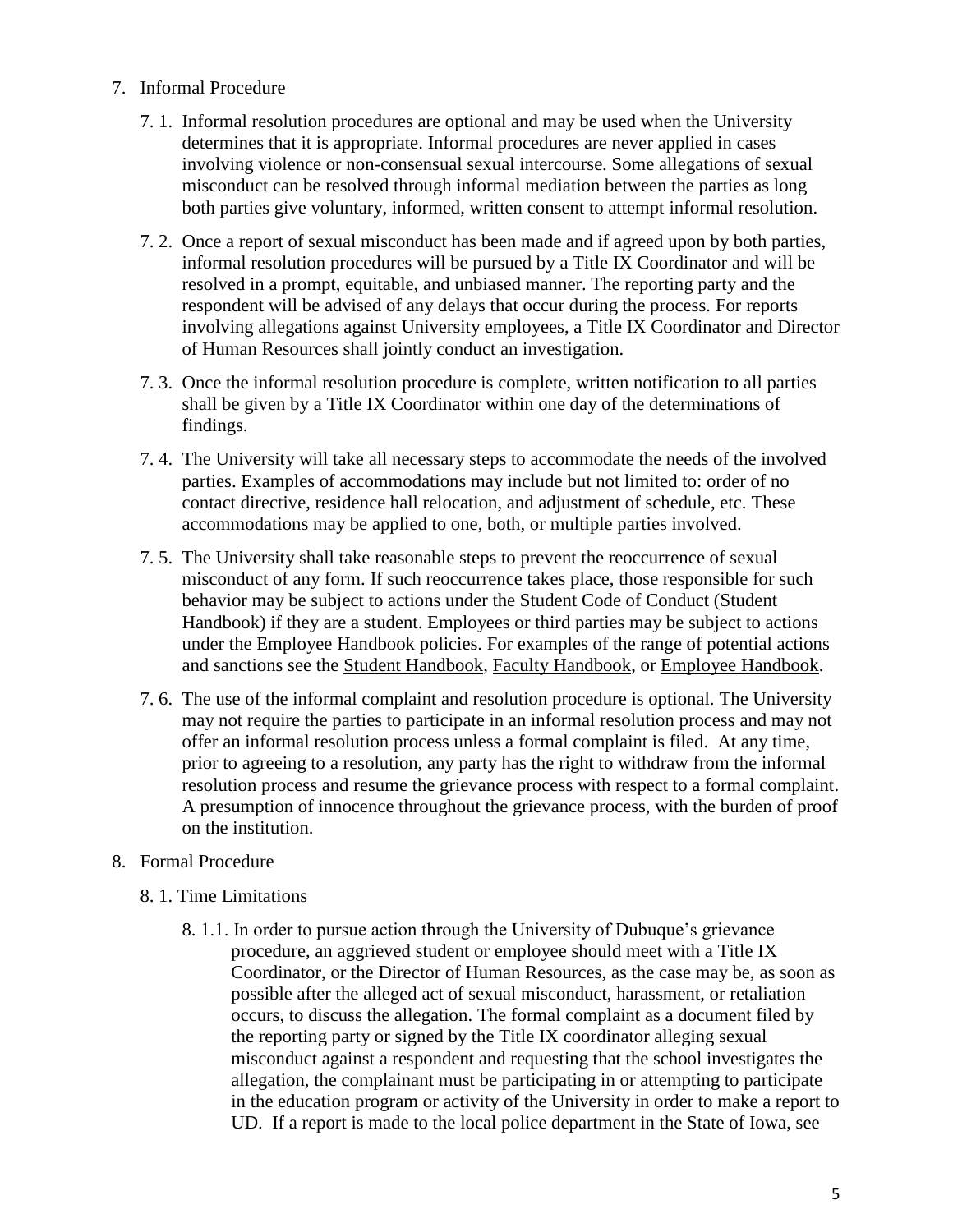Iowa Code 802.2 Statute of Limitations; Iowa Code 709.2-709.4 Citations for Crime.

- 8.2. Once an allegation of sexual misconduct is made, an investigation of the report shall be pursued promptly within a reasonable amount of time required to complete the investigation. The investigation will be conducted in a prompt, equitable, and unbiased manner. There is a presumption of innocence throughout the grievance process, with the burden of proof on the institution.
- 8.3. To ensure a prompt and thorough investigation, as much of the following information should be provided:
	- 8.3.1. The name, department, and position of the person or persons allegedly causing the sexual misconduct, which can include sexual or gender discrimination, sexual violence, harassment, or retaliation.
	- 8.3.2. A description of the incident, including the date, location, and the presence of any witnesses.
	- 8.3.4. The names of other students or employees who might have been subject to the same or similar sexual misconduct, sexual or gender discrimination, or retaliation.
	- 8.3.5. Any other information the involved parties believe to be relevant to the sexual misconduct, sexual or gender discrimination, harassment, or retaliation.
- 8.4. Investigation
	- 8.4.1. An investigation into the report shall be conducted by a Title IX Coordinator and both the Jeanne Clery Act and UD Handbook policies may apply. For reports involving University employees and/or third parties, a Title IX Coordinator and Director of Human Resources shall jointly conduct the investigation. The investigation shall be concluded in a prompt, equitable, and unbiased manner. The reporting party and the respondent will be advised of any delays that occur during the process.
	- 8.4.2. The University will investigate the allegations in any formal complaint and send written notice to both parties of the allegations upon receipt of a formal complaint.
	- 8.4.3. The university may, in their discretion, consolidate formal complaints where the allegations arise out of the same facts.
	- 8.4.4. At any time during the investigation, the university will take all necessary steps to accommodate the needs of the involved parties. Examples of accommodations may include but not limited to: order of no contact directive, residence hall relocation, and adjustment of schedule, etc. These accommodations may be applied to one, both, or multiple parties involved.
	- 8.4.5. The university will be responsible for the burden of gathering evidence and burden of proof. This is not the responsibility of the parties.
	- 8.4.6. Both parties have the same opportunity to select an advisor of the party's choice who may be, but need not be, an attorney.
	- 8.4.7. The university will send written notice of any investigative interviews,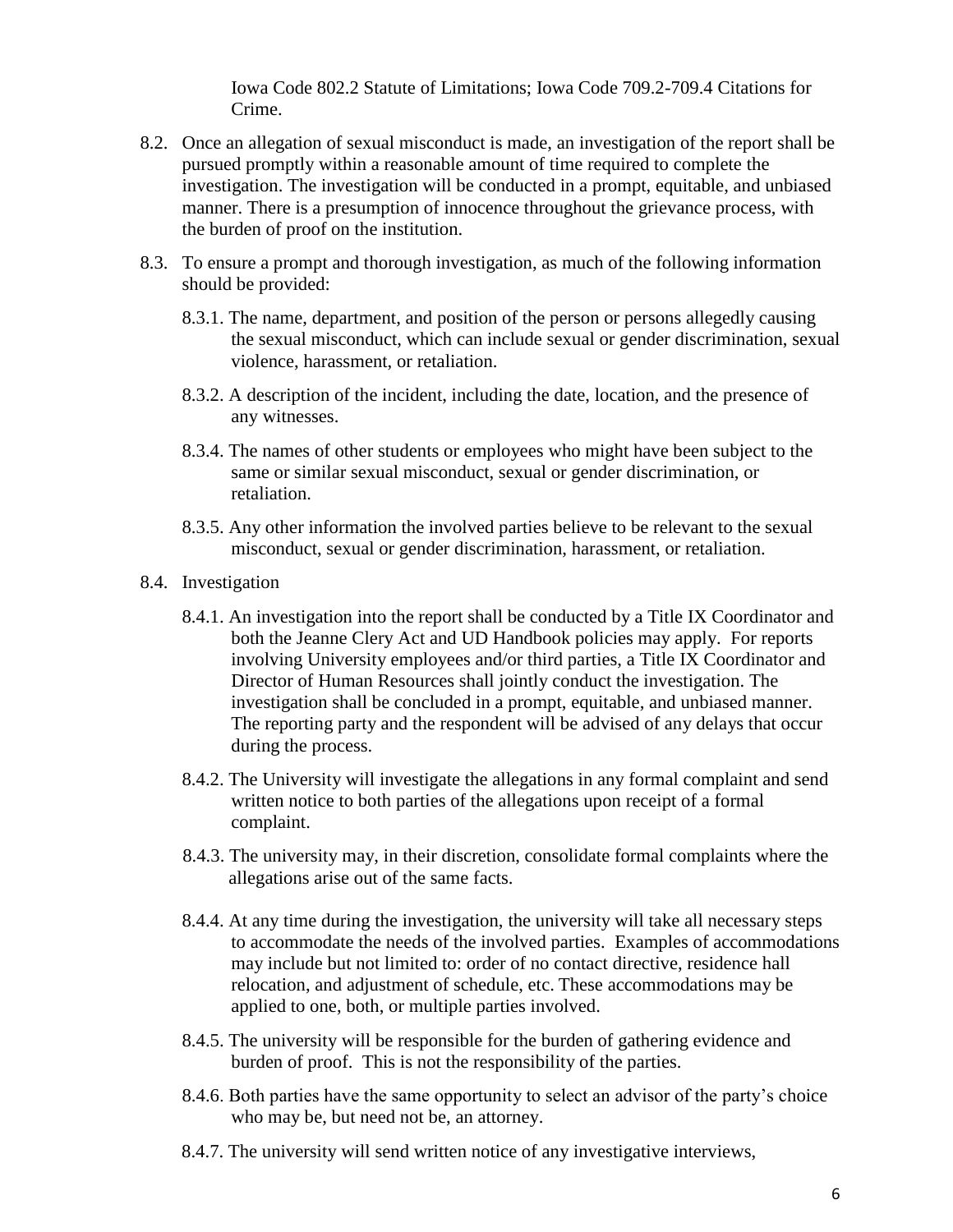meetings, or hearings.

- 8.4.8. The university provides rape shield protections for complainants deeming irrelevant questions and evidence about the complainant's prior sexual behavior unless offered to prove that someone other than the respondent committee the alleged misconduct or offered to prove consent.
- 8.4.9. The university will protect the privacy of party's medical, psychological, and similar treatment records by stating that the university cannot access or use such records unless the institution obtains the party's voluntary, written consent to do so.
- 8.4.10. Involved parties are provided equal opportunity to present fact and expert witnesses and other inculpatory and exculpatory evidence and will not restrict the ability of the parties to discuss the allegations or gather evidence.
- 8.4.11. The university must send the parties, and their advisors, evidence directly related to the allegations, in electronic format or hard copy, with at least 10 days for the parties to inspect, review and respond to the evidence.
- 8.4.12. The university must send the parties, and their advisors, an investigative report that fairly summarizes relevant evidence, in electronic format or hard copy, with at least 10 days for the parties to respond.
- 8.4.13. The university must dismiss allegations of conduct that do not meet the definition of sexual harassment or did not occur in a school's education program or activity against a person in the United States. Such dismissal is only for Title IX purposes and does not preclude the university from addressing the conduct in any manner the institution deems appropriate.
- 8.4.14. The university may, in their discretion, dismiss a formal complaint or allegations therein if the complainant informs the Title IX Coordinator in writing that the reporting party desires to withdraw the formal complaint or allegations therein, if the respondent is no longer enrolled or employed by the school or if specific circumstances prevent the institution from gathering sufficient evidence to reach a determination.
- 8.4.15. The university must give the parties written notice of dismissal (mandatory or discretionary) and the reason for the dismissal.
- 8.4.16. Failure to comply with the terms of interim protections may be considered a separate violation of the Student Code of Conduct.
- 8.5. A resolution shall be determined at the conclusion of the investigation. Parties involved will be given notice of the outcome in writing typically within one day of the determination.
- 8.6. The involved parties may appeal from a determination regarding responsibility, and from a school's dismissal of a formal complaint or any allegations therein, on the following bases:
	- Procedural irregularity that affected the outcome of the matter,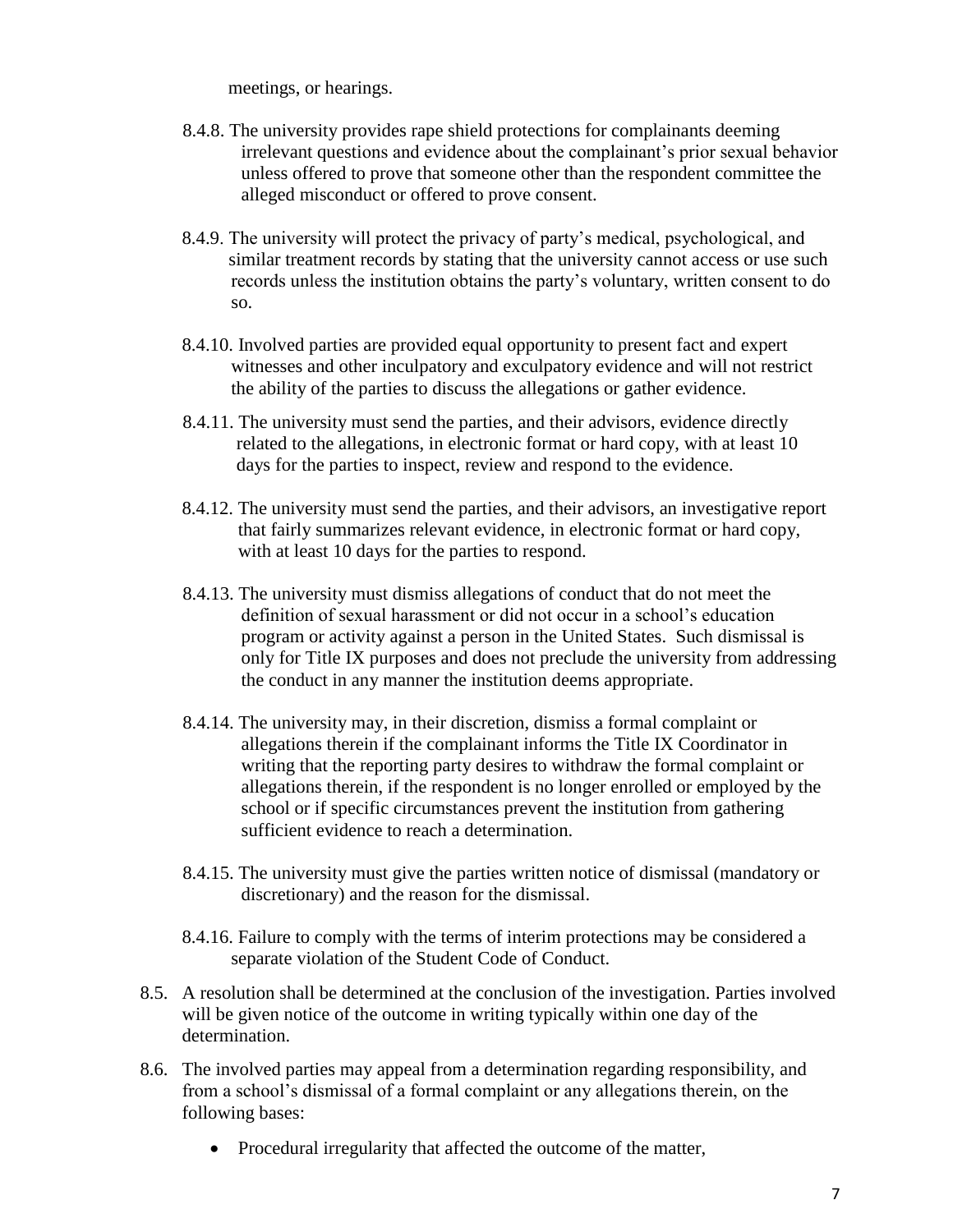- Newly discovered evidence that could affect the outcome of the matter, and/or
- Title IX personnel had a conflict of interest or bias, that affected the outcome of the matter.

All appeals will be conducted in an impartial manner by one of the persons who did not conduct the initial investigation. The university may offer an appeal equally to both parties on additional bases.

- 8.7. The University shall take reasonable steps to prevent the reoccurrence of sexual misconduct of any form. If such reoccurrence takes place, those responsible for such behavior may be subject to actions under the Student Code of Conduct in the Student Handbook if they are a student. Employees or third parties may be subject to actions under the Employee Handbook policies. For examples of the range of potential actions and sanctions see the Student Handbook, Faculty Handbook, or the Employee Handbook.
- 9. Student Conduct Hearing/Live Hearings & Cross-Examination
	- 9.1. For reports of violations of this policy in which the involved parties involve students, the complainant/reporting party may also initiate charges through the Student Conduct Process found in the Student Handbook. As stated in that policy, any member of the University community may initiate charges against a student. In instances when a student conduct allegation is made, a conduct hearing shall be scheduled typically within 10 calendar days or within a reasonable amount of time. The investigation will be conducted in a prompt, equitable, and unbiased manner. The reporting party and the respondent will be advised of any delays that occur during the process. The purpose of the student conduct hearing is to determine responsibility for any alleged policy violations. This policy will be followed in accordance with the Student Conduct Process as it relates to the Title IX policy as well as the Jeanne Clery Act.
	- 9.2. Determining Responsibility in Student Conduct Process:
		- 9.2.1. The standard used to determine accountability will be Preponderance of Evidence, whether it is more likely than not that the accused has violated the Student Code of Conduct policy. All members of the University community found to have violated this policy will be sanctioned, up to dismissal from the University.
		- 9.2.2. The Involved Parties rights in Student Conduct Process:
			- An explanation of available options for redress;
			- $\bullet$  A written explanation of the charge(s);
			- Freedom from harassment by involved parties (or the supporters);
			- An explanation of the University discipline system;
			- Use of all available internal and external support services in dealing with the aftermath of the offense;
			- Freedom from having irrelevant sexual history discussed during the disciplinary hearing;
			- Written information about the outcome of the disciplinary hearing;
			- $\bullet$  The decision-maker(s) must permit each party's advisor to ask the other party and any witnesses all relevant questions and follow-up questions, including those challenging credibility.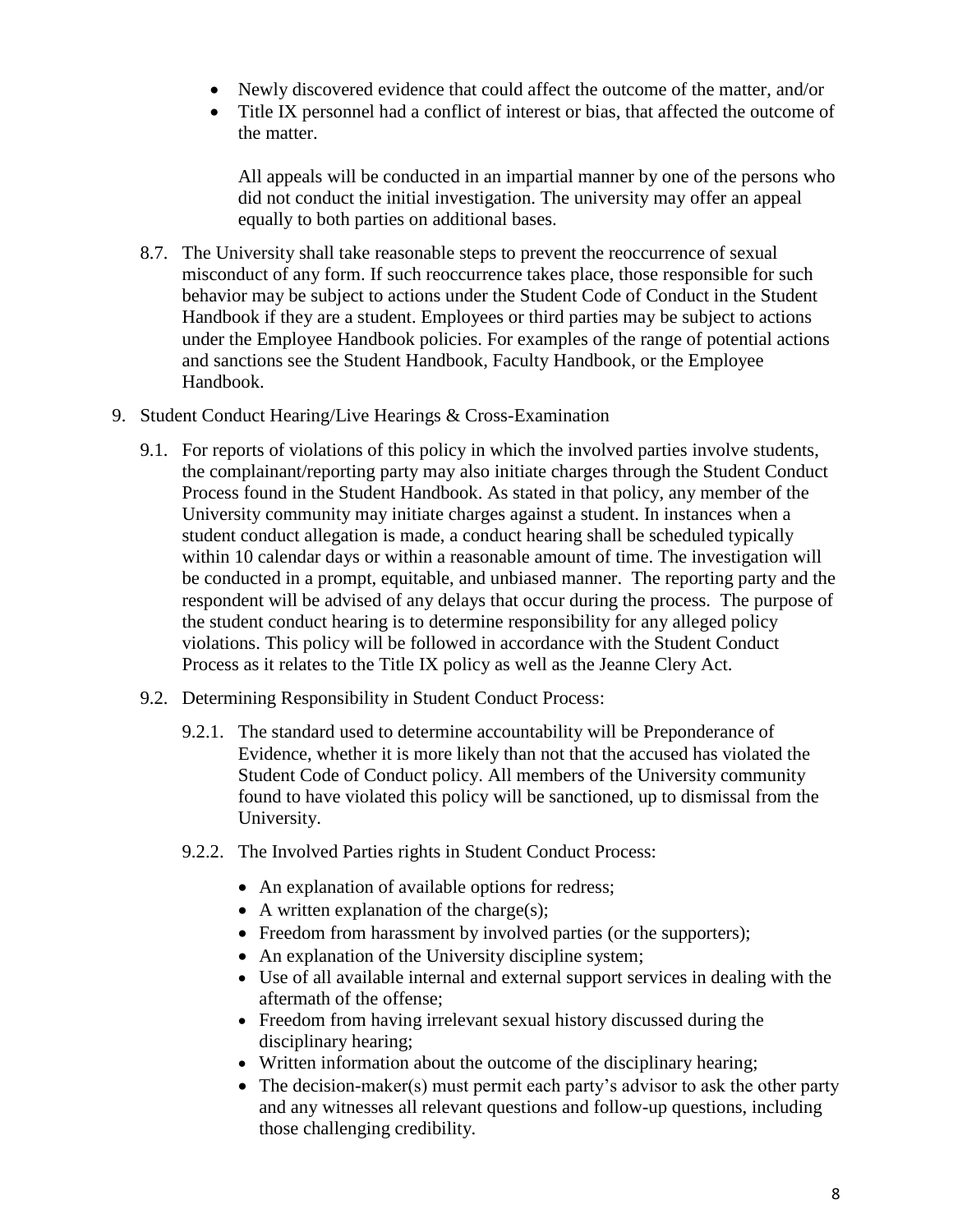- Cross-examination at the live hearing must be conducted directly, orally, and in real time by the party's advisor of choice and never by a party personally.
- At the request of either party, the recipient must provide for the entire live hearing (including cross-examination) to occur with the parities located in separate rooms with technology enabling the parties to see and hear each other.
- Only relevant cross-examination and other questions may be asked of a party or witness. Before a complainant, respondent or witness answers a crossexamination or other question, the decision-maker must first determine whether the question is relevant and explain to the party's advisor asking cross-examination questions any decision to exclude a question as not relevant.
- If a party does not have an advisor present at the live hearing, the university must provide, without fee or charge to that party, an advisor of the school's choice who may be, but is not required to be, an attorney to conduct crossexamination on behalf of that party.
- If a party or witness does not submit to cross-examination at the live hearing, the decision-maker(s) must not rely on any statement of that party or witness in reaching a determination regarding responsibility; provided, however, that the decision-maker(s) cannot draw an inference about the determination regarding responsibility based solely on a party's or witness's absence from the live hearing or refusal to answer cross-examination or other questions.
- Live hearing may be conduct with all parties physically present in the same geographic location or, at the institutions discretion, any or all parties, witnesses, and other participants may appear at the live hearing virtually.
- The university must create an audio or audiovisual recording, or transcript of any live hearing.
- Opportunity to appeal the outcome of the hearing:
- Rape shield protections for complainants deeming irrelevant questions and evidence about a complainant's prior sexual behavior unless offered to prove that someone other than the respondent committed the alleged misconduct or offered to prove consent.
- 9.2.3. At the conclusion of this process, the University will provide written determination regarding responsibility with findings of act, conclusions about whether the alleged conduct occurred, rationale for the result as to each allegation, any disciplinary sanctions imposed on the respondent, and whether remedies will be provided to the complainant. The reporting party and the respondent will be advised of any delays that occur during the process. The written determination to be sent simultaneously to the parties along with information about how to file an appeal.
- 9.2.4. Appeals shall follow the Student Conduct Procedure or the Title IX Procedure. The appellate body may not be a hearing officer from the original hearing.
- 9.3. Cooperation with Law Enforcement
	- 9.3.1. The University will comply with law enforcement requests for cooperation and such cooperation may require the University to temporarily suspend the fact finding aspect of a Title IX investigation while the law enforcement agency is in the process of gathering evidence. The University will promptly resume its Title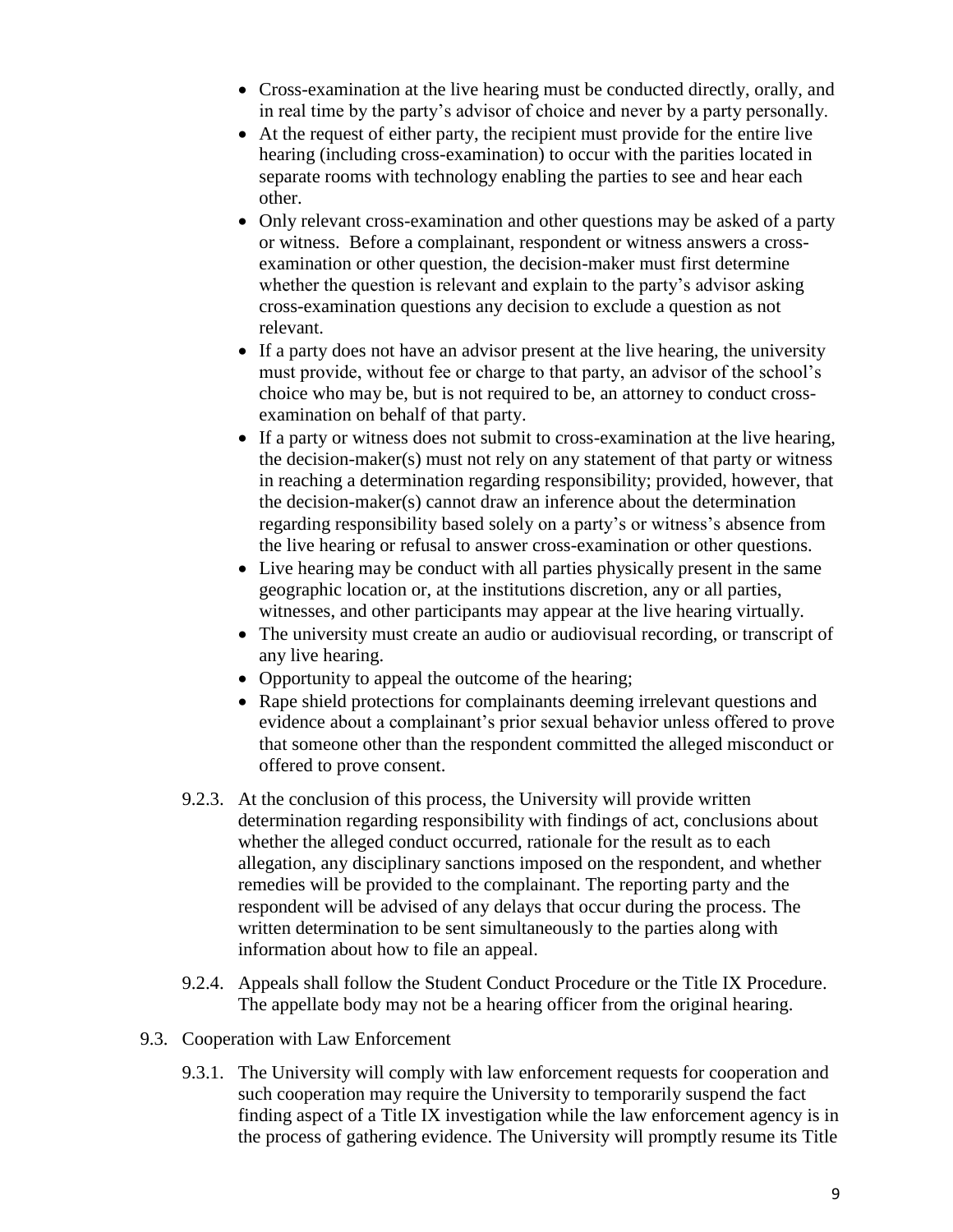IX investigation as soon as notified by the law enforcement agency that it has completed the evidence gathering process although the delay in the University's investigation may be longer in certain instances.

9.3.2. The University will implement appropriate interim steps during the law enforcement investigation period to provide for the safety of the involved parties and the campus community and the avoidance of retaliation.

## 10. Retaliation

- 10.1. Retaliation: any adverse action, taken against a person participating in a protected activity, because of their participation in the protected activity. Subject to limitations imposed by the First Amendment, and/or academic freedom. Retaliation against an individual for an allegation, for supporting a reporting party, or for assisting in providing information relevant to an allegation is a serious violation of university policy.
	- 10.1.1. The University of Dubuque strictly prohibits retaliation against any person for, in good faith, using this reporting procedure or for filing, testifying, assisting or participating in any investigation or proceeding involving allegations of sexual misconduct. Any person who violates this policy will be subject to discipline, up to and including termination if they are an employee and/or dismissal if they are a student.
	- 10.1.2. Charging an individual with code of conduct violations that do not involve sexual harassment, but arise out of the same facts or circumstances as report or formal complaint of sexual harassment, for the process of interfering with a right or privilege secured by Title IX constitutes retaliation.
	- 10.1.3. The school must keep confidential the identity of complainants, respondents, and witnesses, except as may be permitted by FERPA, as required by law, or as necessary to carry out a Title IX proceeding.
	- 10.1.4. Complaints alleging retaliation may be filed according to the universities prompt and equitable grievance procedures.
	- 10.1.5. The exercise of rights protected under the First Amendment does not constitute retaliation.
	- 10.1.6. Charging an individual with a code of conduct violation for making a materially false statement in bad faith in the course of a Title IX grievance proceeding does not constitute retaliation; however, a determination regarding responsibility, alone, is not sufficient to conclude that any party made a bad faith materially false statement.

### 11. Confidentiality

11.1. Those who have experienced sexual misconduct should know that all University employees (Resident Assistants, Campus Safety & Security, staff members, etc.) excluding licensed professionals from the University Counseling Center and the ordained professionals in Campus Ministry, may relay disclosures of sexual assault to the police, either directly or through Campus Safety due to a continued threat to campus and/or to others that have a duty to respond. Because licensed professionals from the University Counseling Center and ordained professionals in Campus Ministry are not required to disclose knowledge of sexual misconduct reported to them, those who wish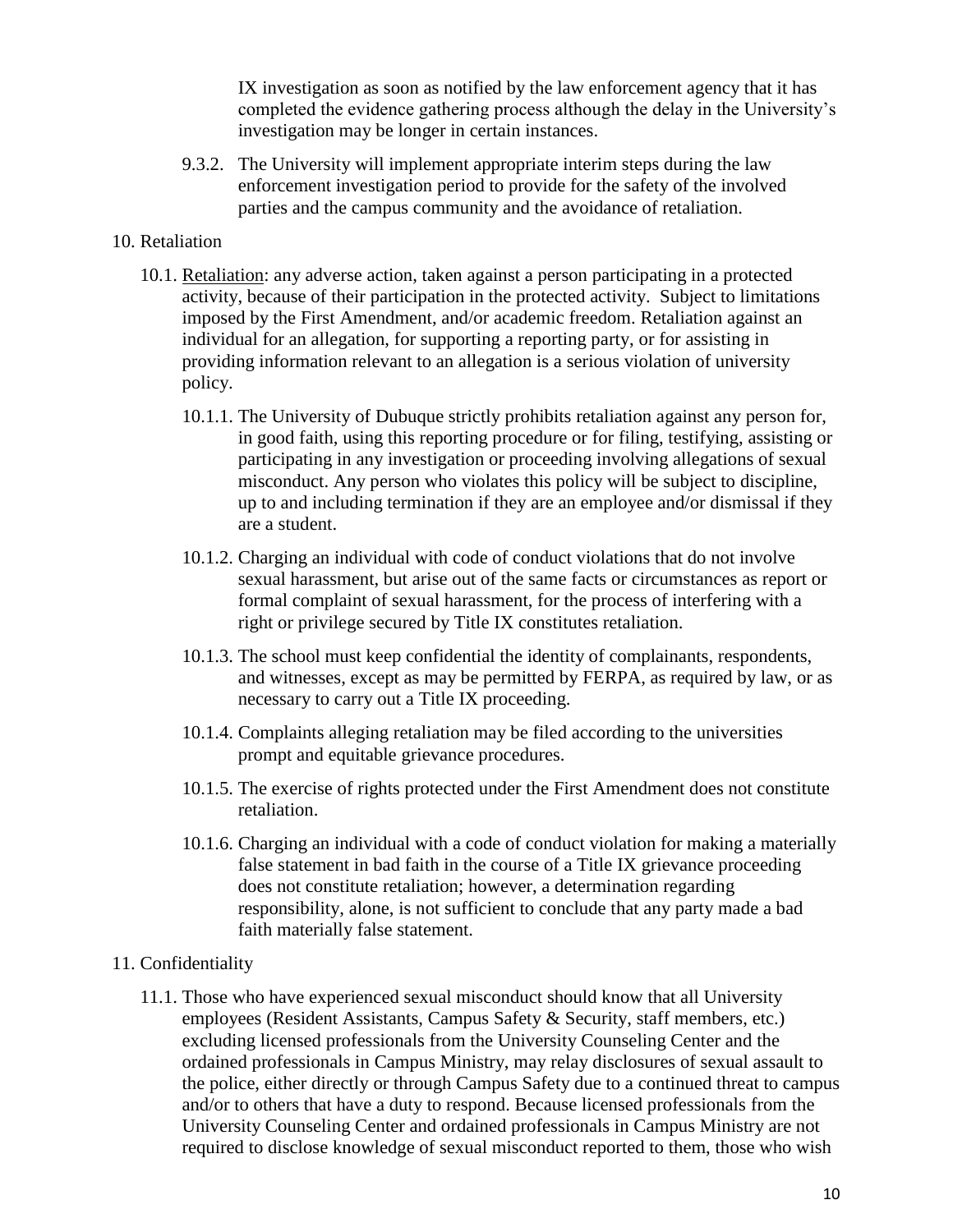to discuss a situation in complete confidence should notify only the Counseling Center or Ordained Campus Ministry. Situations where confidentiality may be breached:

- Involved parties choose to allow certain information to be shared with specific individual(s) and sign a release of information allowing counseling services to share that information.
- There is serious and foreseeable harm to self or others.
- If involved parties report witnessing or experiencing some form of child abuse firsthand, counselors are mandated by law to report suspected child abuse.
- Court subpoena of records.
- 11.2. If one would like to report an incident or speak to someone and desire that details of the incident be kept confidential, they should speak with members of the Counseling Center, Ordained Campus Chaplain, or Riverview Center, who will maintain confidentiality to the extent permitted by law. Both Campus counselors and Riverview Center advocates are available to help free of charge, and can be seen on an emergency basis. In addition, involved parties may speak both on and off campus with clergy and chaplains.
- 11.3. All inquiries, allegations, complaints, and investigations are treated with discretion. Information will be shared only as law and policy require. However, the identity of the reporting party/complainant is usually revealed to the person(s) accused of such conduct.
- 11.4. The Title IX Coordinators shall maintain all information in secure files pertaining to an allegation, complaint or investigation.
	- 11.4.1. Federal Statistical Reporting Obligations (Jeanne Clery Act): Certain campus officials have a duty to report violations of this policy for federal statistical reporting purposes. All personally identifiable information is kept private, but statistical information must be passed along to campus security regarding the type of incident and its general location (on or off‐campus, or in the surrounding area without addresses) for publication in the annual Campus Security Report. This report helps to provide the community with a clear picture of the extent and nature of campus crime to ensure greater community safety.
	- 11.4.2. Federal Timely Warning Reporting Obligations: Involved parties of sexual misconduct should also be aware that University administrators must issue timely warnings for certain types of incidents reported to them that pose a continued threat of bodily harm or danger to members of the campus community under the Jeanne Clery Act. The University will make every effort to ensure that the involved parties name and other identifying information is not disclosed, while still providing enough information for community members to make safety decisions in light of the danger.
	- 11.4.3. Sexual Assault, Dating Violence, Domestic Violence, Stalking: Should the report be determined to not be a policy violation for Title IX purposes, UD will refer to the Jeanne Clery Act as well as the appropriate UD handbook policies.

## 12. Consequences

12.1. The University reserves the right to take whatever measures it deems necessary in response to an allegation of sexual misconduct in order to protect students' rights and personal safety.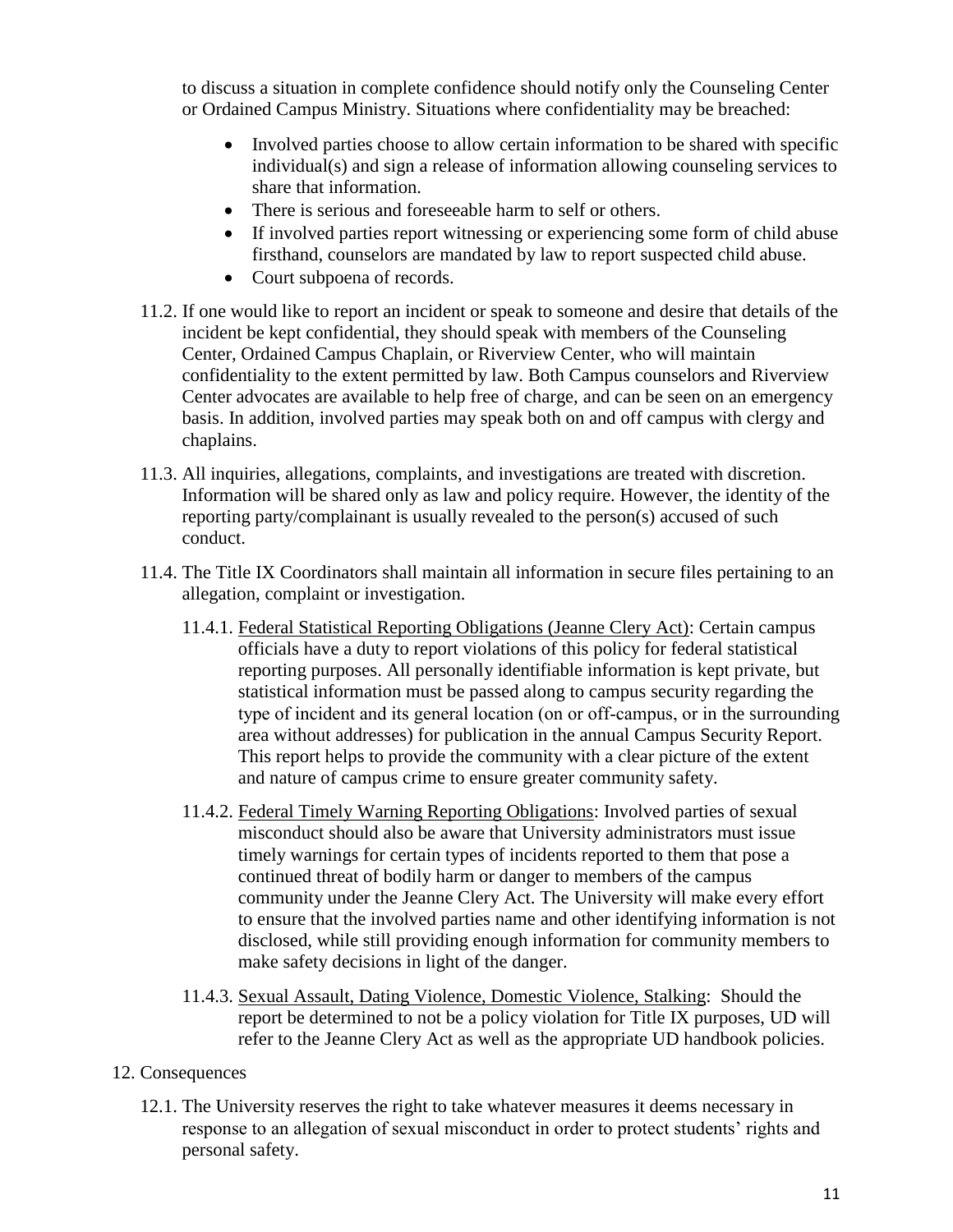- 12.1.1. Such measures include, but are not limited to: modification of living arrangements, interim suspension from campus pending a hearing, and reporting to the police, etc.
- 12.2. Not all forms of sexual misconduct will be deemed to be equally serious offenses, and the University reserves the right to impose differing sanctions, ranging from verbal warning to expulsion, depending on the severity of the offense.
- 13. Special Provisions
	- 13.1. Clear and Present Danger: If, in the opinion of the Dean of Student Formation, a student is a clear and present danger to the community, the Dean, in consultation with the President of the University, may suspend a student from the University pending a hearing and an appeal process.
	- 13.2. Attempted violations
		- 13.2.1. In most circumstances, the University will treat attempts to commit any of the violations listed in this policy or in the Student Code of Conduct as if those attempts had been completed.
	- 13.3. The University as complainant
		- 13.3.1. As necessary, the University reserves the right to initiate a complaint, to serve as complainant, and to initiate conduct proceedings without a formal complaint by the reporting party/complainant.
	- 13.4. False Reports
		- 13.4.1. The University will not tolerate intentional false reporting of incidents. It is a violation of the Student Code of conduct to make an intentionally false report of any policy violation, and it may also violate state criminal statutes and civil defamation laws. Violations will result in sanctions, ranging from verbal warning to expulsion, depending on the severity of the offense.
	- 13.5. Amnesty
		- 13.5.1. The University community encourages the reporting of sexual misconduct and Code of Conduct violations. Involved parties may be hesitant to report to University officials because they fear that they may be charged with policy violations, such as underage drinking at the time of the incident. It is encouraged that involved parties choose to report to University officials to ensure that they receive adequate resources. While violations to policy cannot be completely overlooked, the University will provide educational options rather than punishment, in such cases.
	- 13.6. Parental Notification
		- 13.6.1. The University reserves the right to notify parents/guardians of dependent students regarding any health or safety emergency, change in student status or conduct situation, particularly alcohol and other drug violations. The University may also notify parents/guardians of non-dependent students who are under age 21 of alcohol and/or drug policy violations. Where a student is non-dependent, the University will contact parents/guardians to inform them of situations in which there is a health or safety emergency. The University also reserves the right to designate which University officials have a need to know about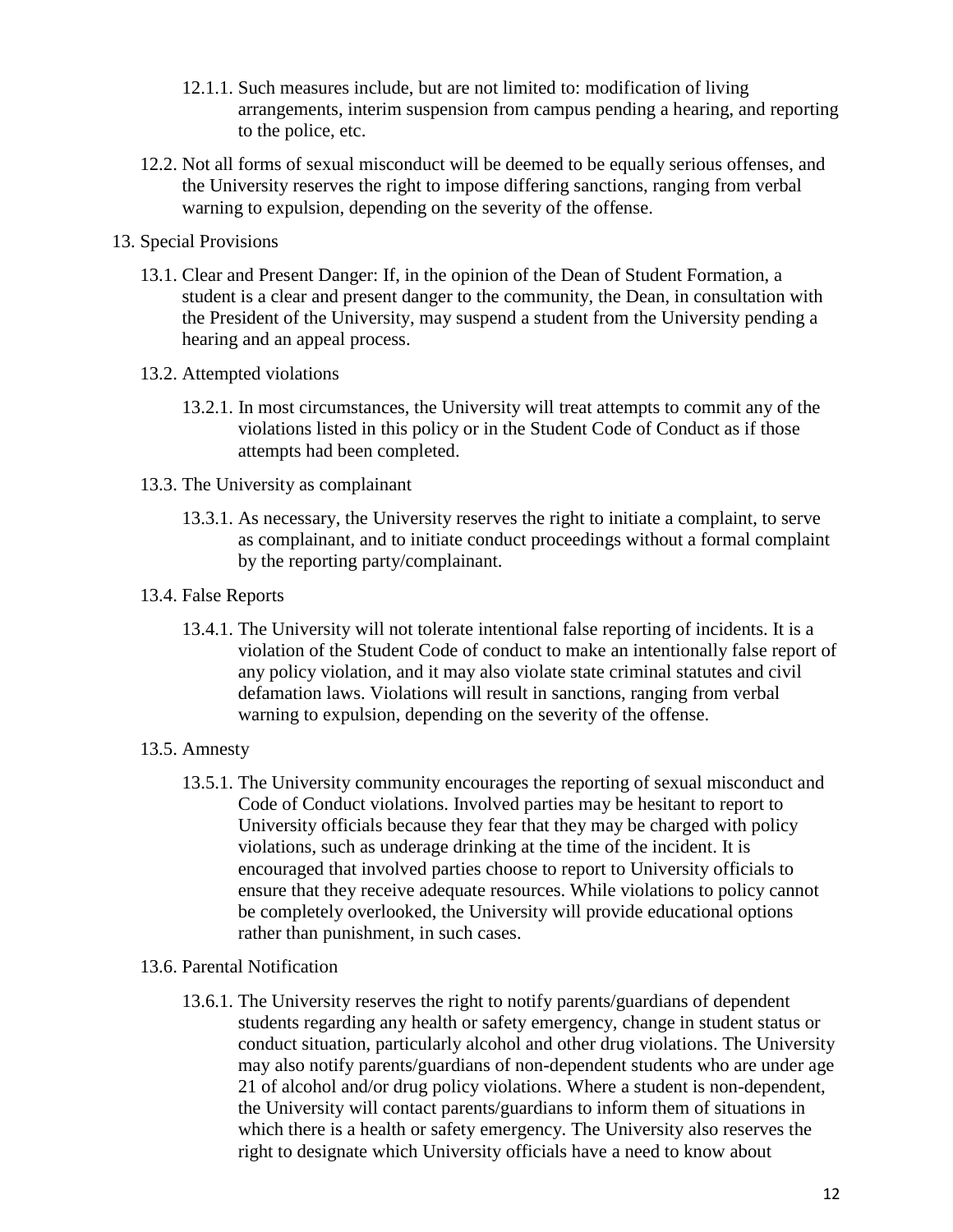individual conduct complaints pursuant to the Family Educational Rights and Privacy Act.

- 13.7. FERPA and Records
	- 13.7.1. The outcome of a Title IX investigation involving students is NOT part of the education record of the student parties involved and is protected from release under a federal law (FERPA). Other than University suspension or probation, disciplinary sanctions shall not be made part of a student's permanent academic record, but shall become part of the student's confidential record kept in the Student Life Office. However, the University observes the legal exceptions that allow for notification of the parties involved and others whom the University determines to inform based on the law and this policy.
	- 13.7.2. The University may release publicly the name, nature of the violation and the sanction for any student who is found in violation of a University policy that is a "crime of violence," which may include: arson, burglary, robbery, criminal homicide, sex offenses, assault, destruction/damage/vandalism of property and kidnapping/abduction. The University may release this information to the reporting party/complainant in any of these offenses regardless of the outcome.
- 14. Educational Programming
	- 14.1. The University of Dubuque recognizes sexual misconduct as an important issue. The University offers educational programming to a variety of groups such as: Campus Safety & Security, Residence Life, faculty, and staff, incoming students participating in orientation activities, resident and off-campus students, and members of student organizations.
	- 14.2. Sexual misconduct educational programming may address matters such as: a definition of what constitutes sexual misconduct, the causes of and myths involved with sexual misconduct, the relationship between sexual misconduct and alcohol use, what to do if you are assaulted, the nature of a rape examination, an explanation of the University sexual misconduct policy, how to file charges within the University and/or with the local police department, and campus community resources to assist both the reporting party and the accused.
	- 14.3. To learn more about the training, the Title IX team receives, please contact the Title IX coordinator.
- 15. Definitions and Examples of Sexual Misconduct.
	- 15.1. Sexual Misconduct: any sexual behaviors that violates the University of Dubuque's Code of Conduct and/or Title IX Policy. Prohibited conduct under this Sexual Misconduct Policy includes:
		- 15.1.1. Sexual or Gender Discrimination: behaviors and actions that deny or limit a person's ability to benefit from, and/or fully participate in the educational programs or activities or employment opportunities because of a person's sex, sexual orientation, or gender.
			- 15.1.1.1Examples of sexual discrimination under Title IX include, but are not limited to, sexual harassment, failure to provide equal opportunity in education programs and co-curricular programs including athletics, discrimination based on pregnancy, and employment discrimination.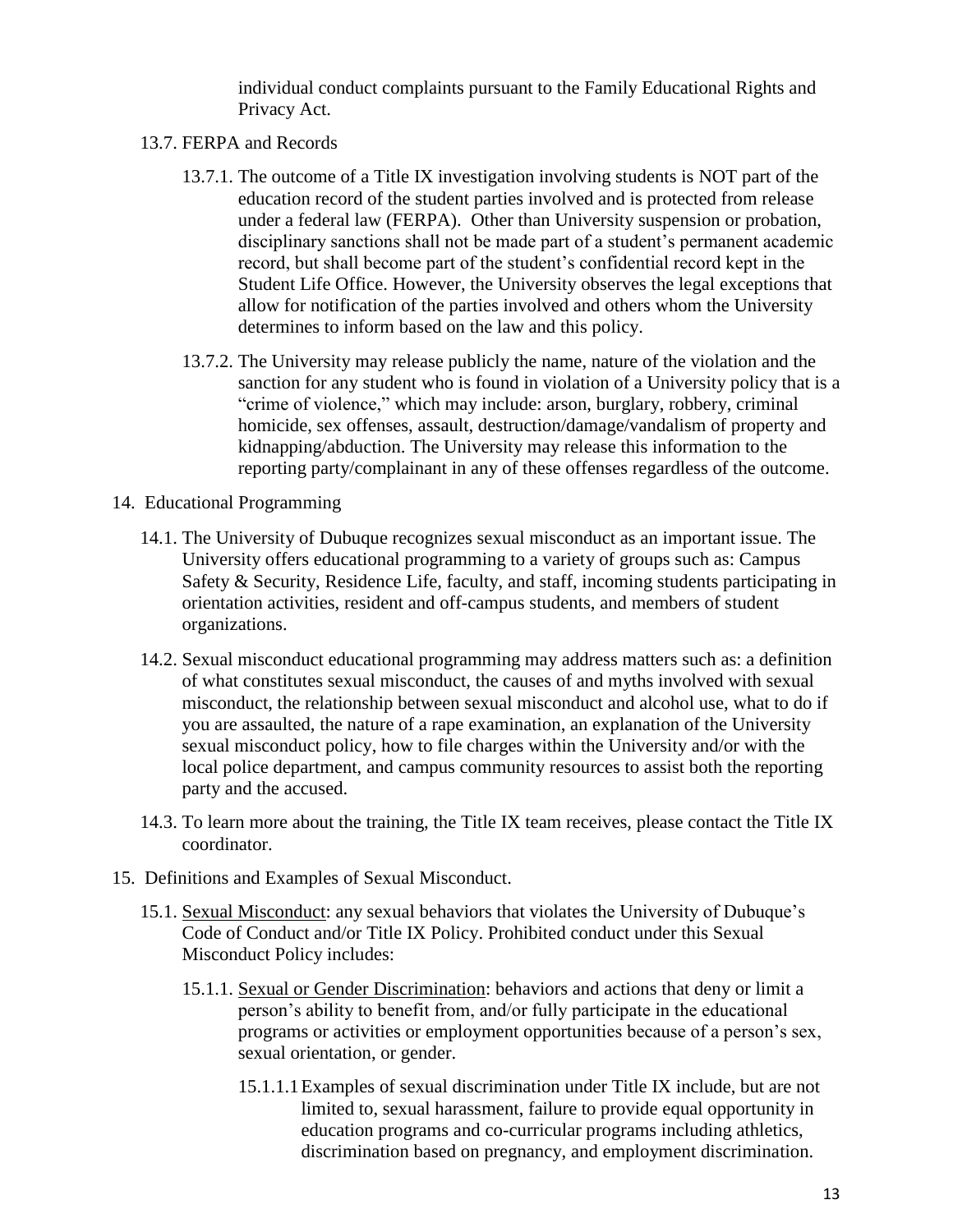- 15.1.2. Sexual Harassment: Conduct on the basis of sex that satisfies one or more of the following:
	- 15.1.2.1. Unwelcome conduct determined by a reasonable person to be so severe, pervasive, and objectively offensive that it effectively denies a person equal access to the recipient's education program or activity.
	- 15.1.2.2. An employee of the recipient conditioning the provision of an aid, benefit, or service of the recipient on an individual's participation in unwelcome sexual conduct.
	- 15.1.2.3. "Sexual assault" as defined in 20 U.S.C.  $1092(f)(6)(A)(v)$ , "dating violence" as defined in 34 U.S.C. 12291(a)(10), "domestic violence" as defined in 34 U.S.C. 12291(a)(8), or "stalking" as defined in 34 U.S.C. 12291(a)(30).
	- 15.1.2.4. Retaliatory Harassment: Any harassing action (as defined above), taken against a person participating in a protected activity, because of their participation in the protected activity. Subject to limitations imposed by the First Amendment and/or academic freedom. Retaliation against an individual for an allegation, for supporting a reporting party, or for assisting in providing information relevant to an allegation is a serious violation of university policy.
- 15.1.3. Sexual Exploitation: when a person takes non-consensual or abusive sexual advantage of another for self-serving advantage or benefit, or to benefit or advantage anyone other than the one being directly exploited, and that behavior does not otherwise constitute one of other sexual misconduct offenses.
	- 15.1.3.1. Examples of sexual exploitation include, but are not limited to: Invasion of sexual privacy; Prostituting another person; Nonconsensual digital, video or audio recording of nudity or sexual activity; Unauthorized sharing or distribution of digital, video or audio recording of nudity or sexual activity; Engaging in voyeurism; Going beyond the boundaries of consent (such as letting your friend hide in the closet to watch you having consensual sex); Knowingly exposing someone to or transmitting an STI, STD, or HIV to another person; Intentionally or recklessly exposing one's genitals in nonconsensual circumstances, or inducing another to expose their genitals; and Sexually-based stalking and/or bullying may also be forms of sexual exploitation.
- 15.1.4. Sexual Assault: The term ''sexual assault'' means any sexual act directed against another person, without the consent of the victim, including instances where the victim is incapable of giving consent.
	- 15.1.4.1. Rape: The penetration, no matter how slight, of the vagina or anus, with any body part or object, or oral penetration by a sex organ of another person, without the consent of the victim.
	- 15.1.4.2. Fondling: The touching of the private body parts of another person for the purpose of sexual gratification, without the consent of the victim, including instances where the victim is incapable of giving consent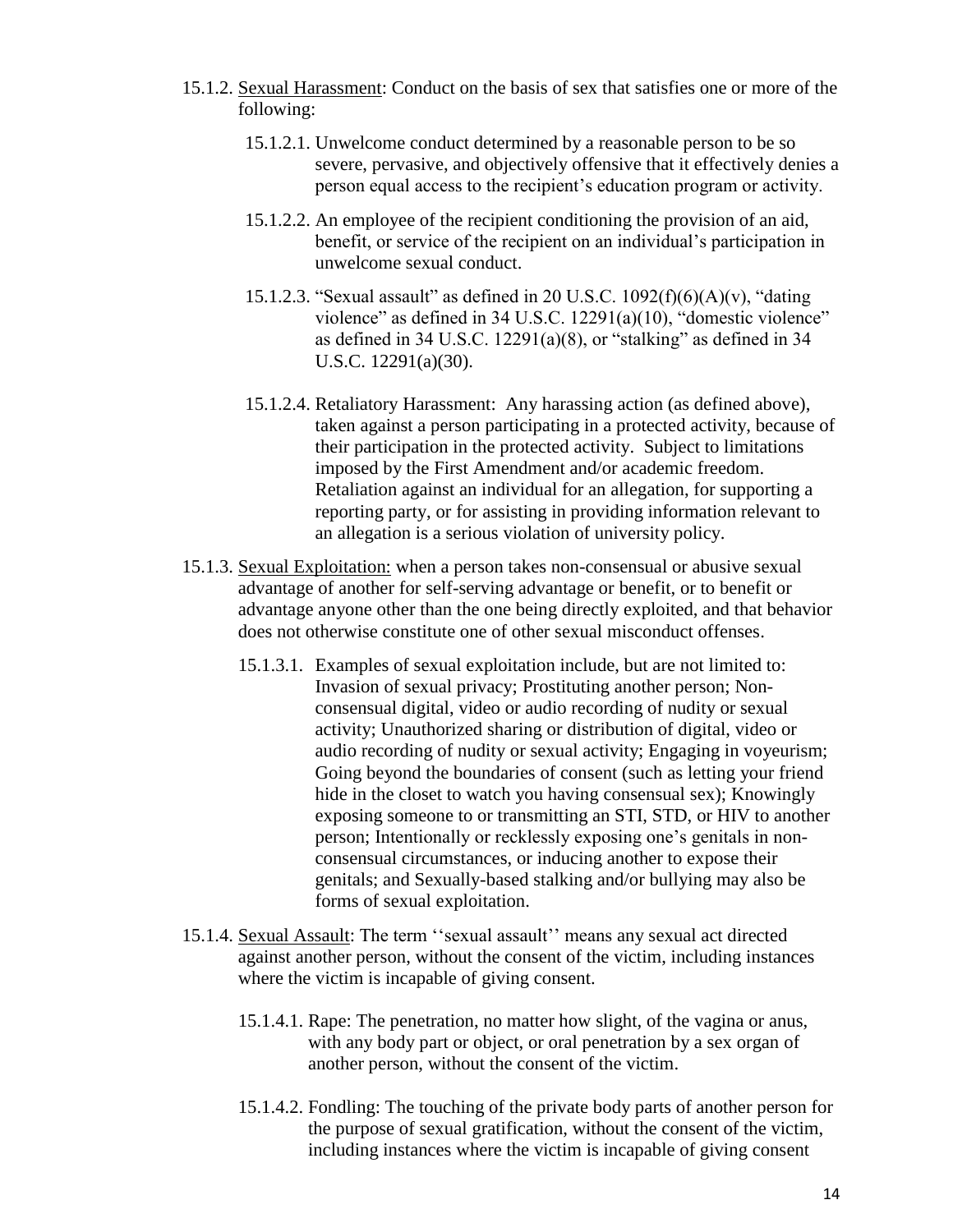because of their age or because of their temporary or permanent mental incapacity.

- 15.1.4.3. Incest: Sexual intercourse between persons who are related to each other within the degrees wherein marriage is prohibited by law.
- 15.1.4.4. Statutory Rape: Sexual intercourse with a person who is under the statutory age of consent.
- 15.1.5. Stalking: Stalking is a course of conduct, directed at a specific person, on the basis of actual or perceived membership in a protected class, that would cause a reasonable person to feel fear. Repetitive and menacing pursuit, following, harassing, and/or interfering with the peace and/or safety of another or suffer substantial emotional distress. Any other university policies may fall within this section when a violation is motivated by the actual or perceived membership of the reporting party's sex or gender.
- 15.1.6. Dating Violence: Violence committed by a person:
	- 15.1.6.1. Who is or has been in a social relationship of a romantic or intimate nature with the victim; and
	- 15.1.6.2. Where the existence of such a relationship shall be determined based on a consideration of the following factors: the length of the relationship; the type of relationship; the frequency of interaction between the persons involved in the relationship.
- 15.1.7. Domestic Violence: The term ''domestic violence'' includes felony or misdemeanor crimes of violence committed by a current or former spouse or intimate partner of the victim, by a person with whom the victim shares a child in common, by a person who is cohabitating with or has cohabitated with the victim as a spouse or intimate partner, by a person similarly situated to a spouse of the victim under the domestic or family violence laws of the jurisdiction receiving grant monies, or by any other person against an adult or youth victim who is protected from that person's acts under the domestic or family violence laws of the jurisdiction.
- 15.1.8. Consent: an informed, freely, and actively given communication that is mutually understood between all persons involved in the sexual encounter. Consent is active, not passive. Silence, in and of itself, cannot be interpreted as consent. It is the responsibility of the initiator of sexual contact to make sure they understand fully what the person with whom they are involved wants and does not want sexually. Consent to one form of sexual activity does not imply consent to other forms of sexual activity. Previous relationships or consent does not imply consent to future sexual acts.
	- 15.1.8.1. Consent cannot be obtained by use of physical force, compelling threats, intimidating behavior, or coercion. Coercion is unreasonable pressure. Coercive behavior differs from seductive behavior based on the type of pressure someone uses to get consent from another.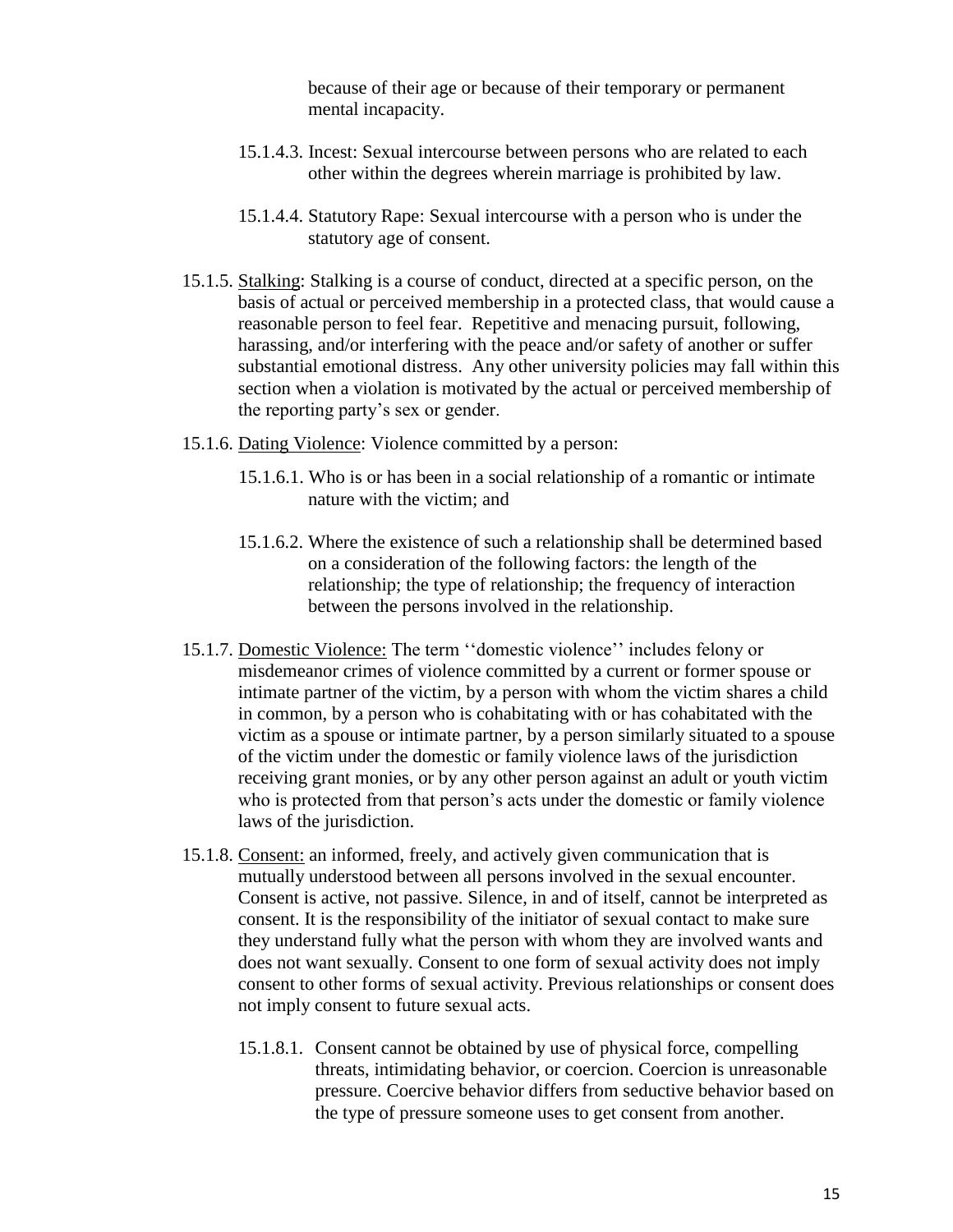- 15.1.8.2. Effective consent is the basis of the analysis applied to unwelcome sexual contact. Lack of consent is the critical factor in any incident of sexual misconduct.
	- 15.1.8.2.1. Effective consent cannot be given by an individual under the legal age of consent in Iowa, mentally disabled individuals in dependent care and/or who are (by diagnosis) unable to process and communicate effective consent, person's incapacitated as a result of drugs, alcohol, or date rape drug [Possession, use and/or distribution of any of these substances, including Rohypnol, Ketomine, GHB, Burundanga, etc. is prohibited, and administering one of these drugs to another student is a violation of this policy], someone who is unconsciousness or someone in a state of blackout. Incapacitation is a state where one cannot make a rational, reasonable decision because they lack the ability to understand parameters of their sexual interaction.
	- 15.1.8.2.2. Sexual activity with someone you know to be or should know to be incapacitated constitutes a violation of this policy.
	- 15.1.8.2.3. The question of what the responding party should have known is objectively based on what a reasonable person in the place of the responding party, sober and exercising good judgment, would have known about the condition of the reporting party.
	- 15.1.8.2.4. Incapacitation is a state where someone cannot make rational, reasonable decisions because they lack the capacity to give knowing consent (e.g., to understand the "who, what, when, where, why or how" of their sexual interaction).

#### 15.1.8.3. Iowa Age of Consent Law:

- 15.1.8.3.1. Section 709.4 A person commits sexual abuse in the third degree when the person performs a sex act under any of the following circumstances...  $2(c)$  The other person is fourteen or fifteen years of age and any of the following are true... (4) The person is four or more years older than the other person.
- 15.1.8.3.2. Section 709.15 forbids sexual intercourse between a school employee and person who is currently enrolled in or attending a public or nonpublic elementary or secondary school, or who was a student enrolled in or who attended a public or nonpublic elementary or secondary school within thirty days of any violation.